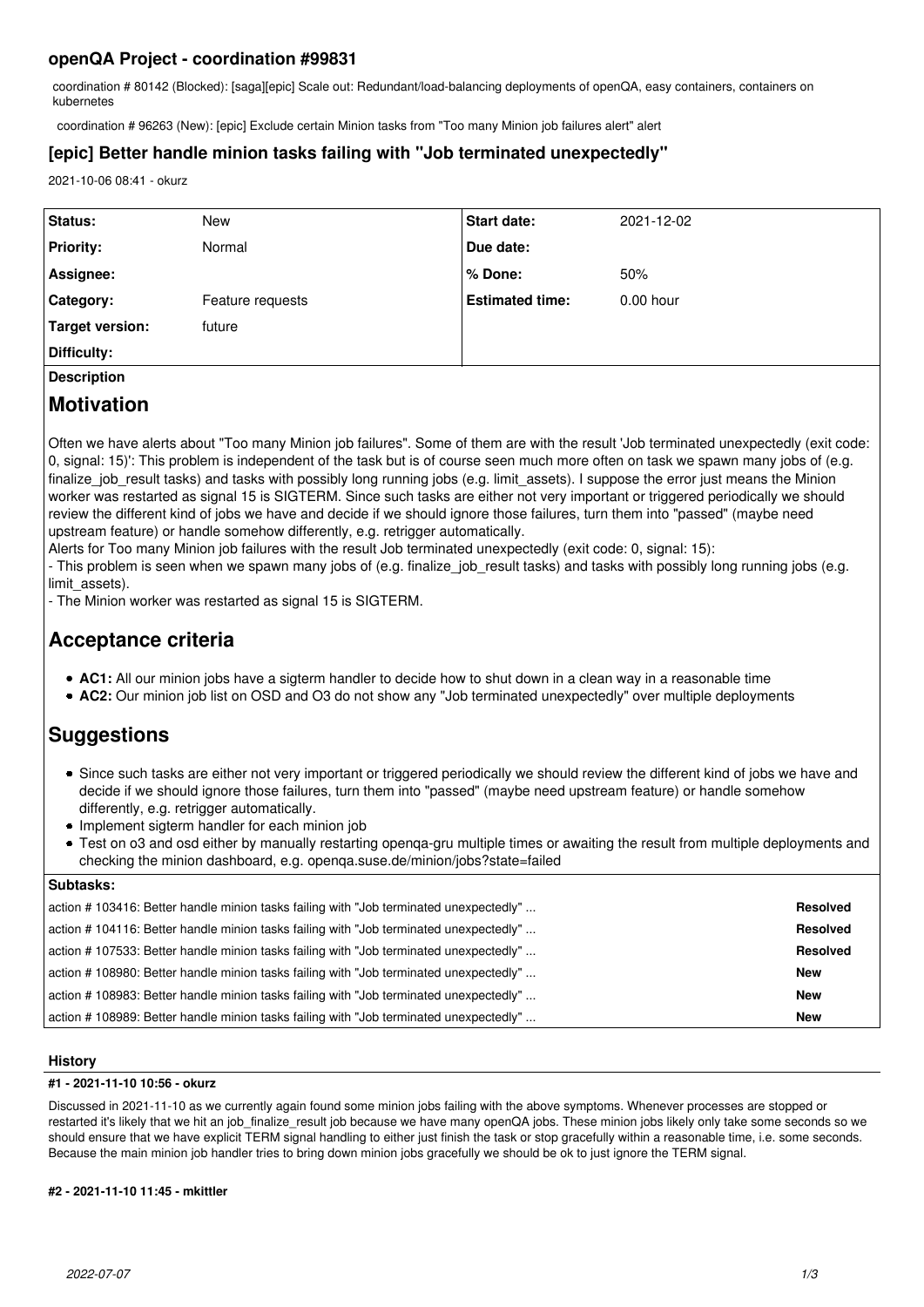#### Note that the default "KillMode" of systemd is control-group by default so SIGTERM is sent to all processes (see

<https://www.freedesktop.org/software/systemd/man/systemd.kill.html#KillMode=>). I suppose for a graceful termination of Minion jobs we needed to set it to mixed and possibly increase the time until SIGKILL is sent. Then the remaining timeouted jobs should be distinguishable as they've received SIGKILL (and not SIGTERM). Possibly the Minion framework could still be changed to make such cancelled jobs better distinguishable (and restart such jobs automatically depending on some setting of the job).

#### **#3 - 2021-12-01 07:48 - okurz**

- *Project changed from openQA Infrastructure to openQA Project*
- *Target version changed from future to Ready*

As we again have multiple minion job alerts just after deploying OSD I am adding this to the backlog

#### **#4 - 2021-12-01 10:27 - cdywan**

Indeed this is from this morning:

```
---
args: []
attempts: 1
children: []
created: 2021-11-30T23:00:05.58353Z
delayed: 2021-11-30T23:00:05.58353Z
expires: 2021-12-02T23:00:05.58353Z
finished: 2021-12-01T05:23:05.67069Z
id: 3538496
lax: 0notes:
   gru_id: 30652445
parents: []
priority: 5
queue: default
result: 'Job terminated unexpectedly (exit code: 0, signal: 15)'
retried: ~
retries: 0
started: 2021-11-30T23:00:05.58784Z
state: failed
task: limit_results_and_logs
time: 2021-12-01T10:16:52.2364Z
worker: 575
```
> sudo grep --color=always limit\_results\_and\_logs /var/log/apache2/error\_log /var/log/apache2/error\_log /var/l og/openqa{,\_gru} /var/log/openqa\_gru:[2021-12-01T00:00:05.597881+01:00] [debug] Process 31351 is performing job "3538496" with task "limit results and logs"

#### **#5 - 2021-12-02 10:25 - okurz**

#### *- Tracker changed from action to coordination*

*- Subject changed from Better handle minion tasks failing with "Job terminated unexpectedly" to [epic] Better handle minion tasks failing with "Job terminated unexpectedly"*

- *Description updated*
- *Category set to Feature requests*

#### **#6 - 2021-12-02 11:09 - okurz**

- *Status changed from New to Blocked*
- *Assignee set to okurz*

# **#7 - 2021-12-14 21:11 - okurz**

*- Status changed from Blocked to Feedback*

With the one subtask resolved where mkittler also covered other jobs we can now check the situation after the next OSD deployments if there are minion jobs left with the symptom of "Job terminated unexpectedly". If all solved then we can go to a daily deployment or even higher frequency :)

#### **#8 - 2021-12-17 12:41 - mkittler**

I was looking at the archiving code anyways (for [#104136](https://progress.opensuse.org/issues/104136)), so here a PR for the archiving task: <https://github.com/os-autoinst/openQA/pull/4415>

#### **#9 - 2021-12-20 07:07 - okurz**